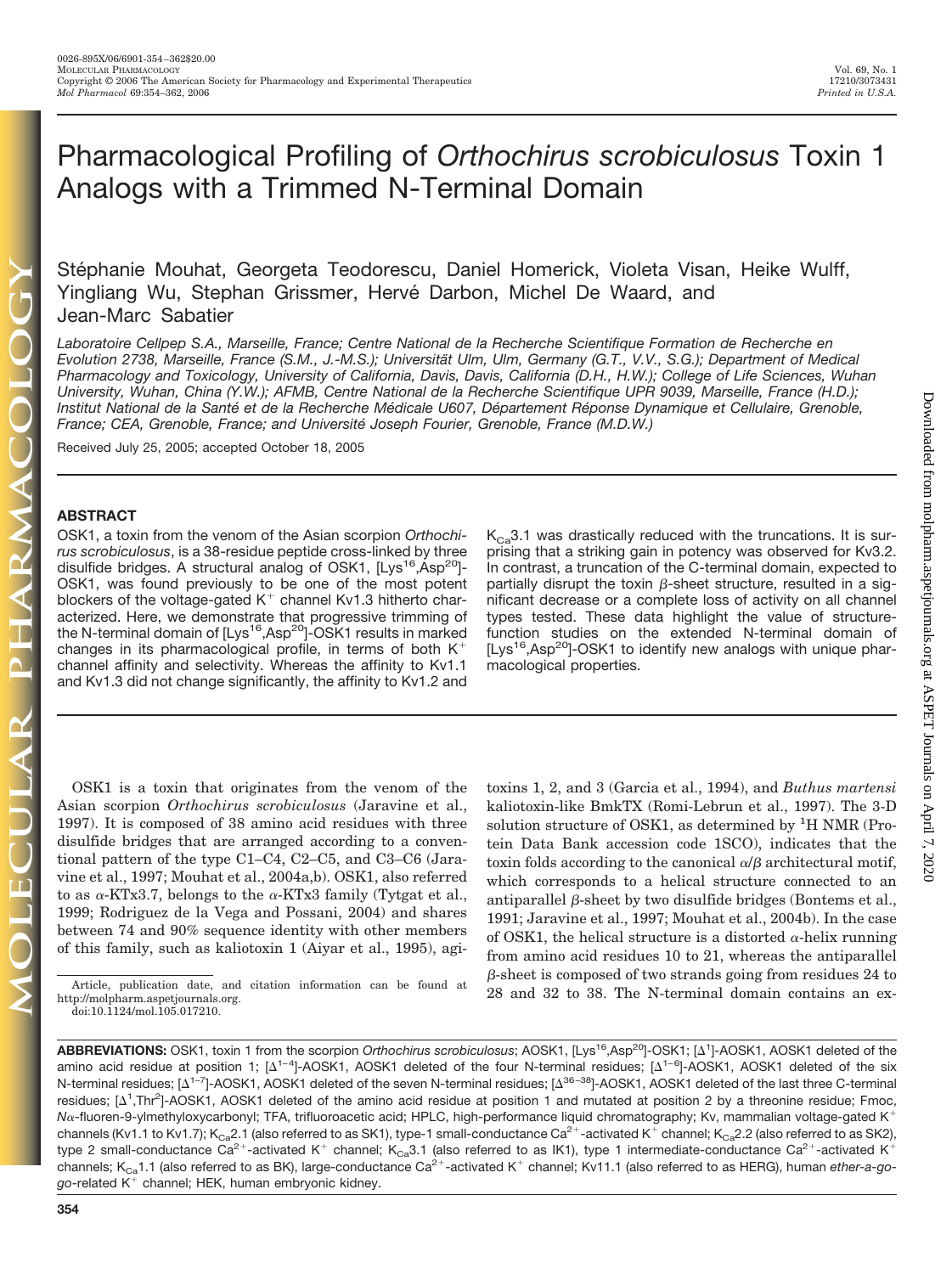

| Peptide                              | Deduced Mr $(M+H)^+$ | Experimental Mr $(M+H)^+$<br>4206.6 |  |  |  |
|--------------------------------------|----------------------|-------------------------------------|--|--|--|
| OSK1                                 | 4206.2               |                                     |  |  |  |
| AOSK1                                | 4192.2               | 4193.0                              |  |  |  |
| $\lceil \Delta^1 \rceil$ -AOSK1      | 4135.2               | 4135.6                              |  |  |  |
| $[\Delta^{1,T2}]$ -AOSK1             | 4137.1               | 4137.4                              |  |  |  |
| $\lceil \Delta^{1-4} \rceil$ -AOSK1  | 3809.7               | 3809.9                              |  |  |  |
| $\lceil \Delta^{1-6} \rceil$ -AOSK1  | 3596.5               | 3596.9                              |  |  |  |
| $[\Delta^{1-7}]$ -AOSK1              | 3468.3               | 3468.7                              |  |  |  |
| $\left[\Delta^{36-38}\right]$ -AOSK1 | 3865.8               | 3866.5                              |  |  |  |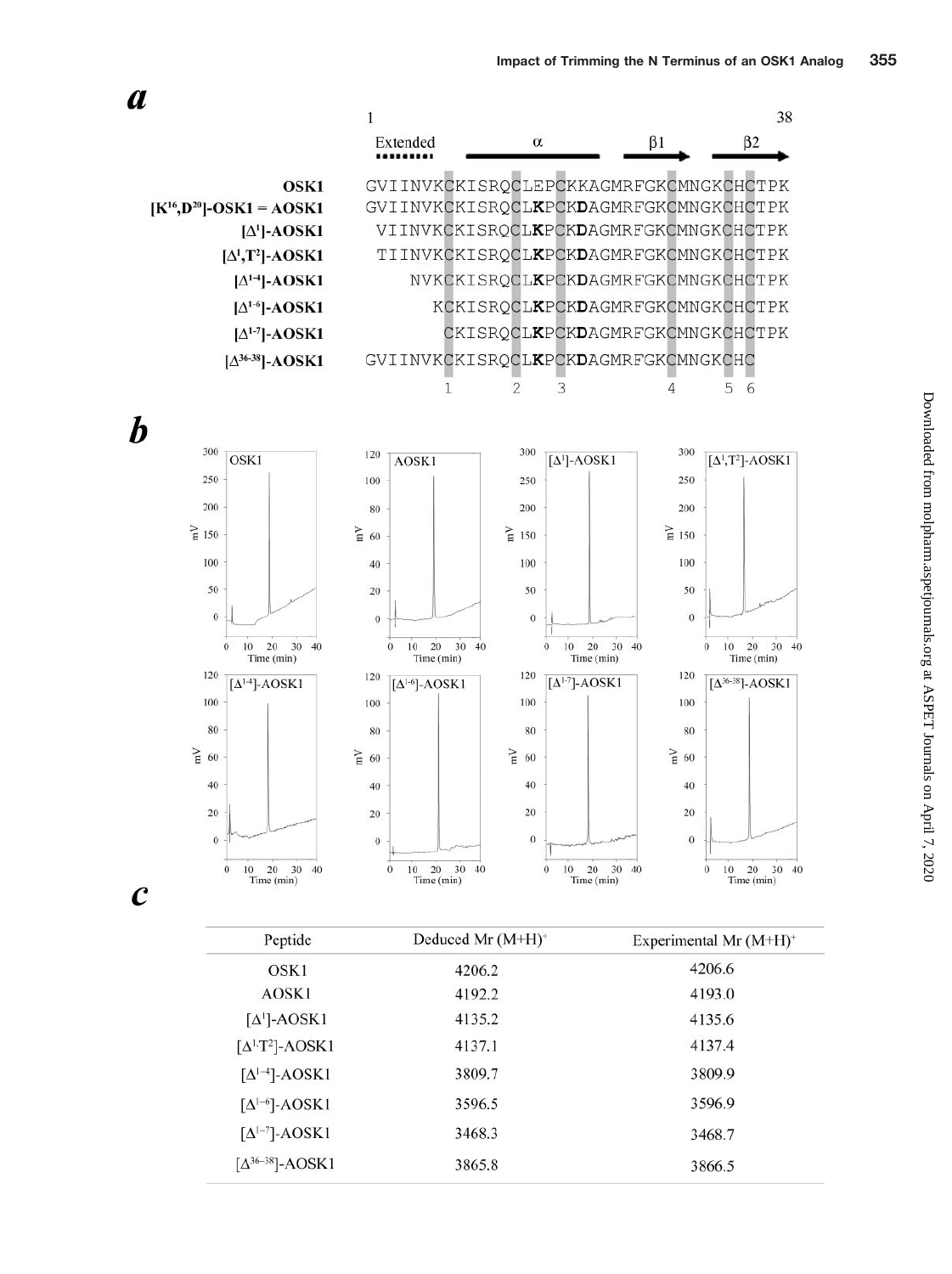tended structure (residues 2– 6) resembling a third strand of the  $\beta$ -sheet.

OSK1 is a potent blocker of Kv1-family potassium channels that targets Kv1.1 ( $IC_{50} = 0.6$  nM for current block), Kv1.2  $(IC<sub>50</sub> = 5.4 nM)$ , and Kv1.3  $(IC<sub>50</sub> = 14 pM)$  with picomolarto-nanomolar affinity. It is also moderately active on the calcium-activated K<sup>+</sup> channel K<sub>Ca</sub>3.1 (IC<sub>50</sub> = 225 nM) (Mouhat et al., 2004b). Because OSK1 blocks both Kv1.3 and  $K_{Ca}3.1$ , two channels involved in the activation of human T and B cells (Chandy et al., 2004; Wulff et al., 2004), it constitutes a good lead compound for the development of new, OSK1-derived immunosuppressive peptides of therapeutic value. We have reported the design and chemical production of an OSK1 analog, [Lys<sup>16</sup>,Asp<sup>20</sup>]-OSK1 (here referred to as AOSK1), that is approximately five times more potent on Kv1.3 ( $IC_{50} = 3 \text{ pM}$ ) than OSK1 itself (Mouhat et al., 2004b). As such, AOSK1 is one of the most potent Kv1.3 channel blockers characterized so far. AOSK1 blocks  $K_{Ca}3.1$  with roughly the same affinity as OSK1 itself, but it displays a higher selectivity over Kv1.1 and Kv1.2. Here, this analog was used as a template for the production and pharmacological characterization of a number of novel OSK1 analogs. Trimming of the N-terminal extended domain of AOSK1 specifically reduced the affinity for Kv1.2 and  $K_{Cs}3.1$  but did not significantly change the affinity for Kv1.1 and Kv1.3. Partial sequence trimming also proved to be an unexpected and powerful approach to obtain AOSK1 analogs with pharmacological activities toward new  $K^+$  channel subtypes such as Kv3.2.

## **Materials and Methods**

**Materials.** Fmoc-L-amino acids, 4-hydroxymethylphenyloxy resin, and reagents used for peptide synthesis were obtained from PerkinElmer Life and Analytical Sciences (Boston, MA). Solvents were analytical grade products from SDS (Witham, Essex, UK). L929, B82, and MEL cells stably expressing rat Kv1.2, mouse Kv1.3, human Kv1.5, and mouse Kv3.1 have been described previously (Grissmer et al., 1994). Cells lacking leukocyte tyrosine kinase (LTK cells) expressing human Kv1.4 were obtained from Professor Michael Tamkun (Colorado State University, Fort Collins, CO), Chinese hamster ovary cells expressing mouse Kv1.7 were from Vertex Pharmaceuticals (San Diego, CA). Human embryonic kidney (HEK) 293 cells expressing human  $K_{Ca}1.1$  were from Dr. Andrew Tinker (Centre for Clinical Pharmacology, University College London, London, UK); HEK 293 cells expressing human Kv11.1 (HERG) channel were from Professor Craig T. January (Department of Medicine, University of Wisconsin, Madison, WI); and HEK 293 cells expressing human  $K_{Ca}$ 2.1 and  $K_{Ca}$ 3.1 were from Dr. Khaled Houamed (University of Chicago, Chicago, IL).

**Production of AOSK1 Analogs by Solid-Phase Peptide Synthesis.** AOSK1 was obtained as described previously (Mouhat et al., 2004b). The AOSK1 analogs  $([\Delta^1]$ -AOSK1,  $[\Delta^{1-4}]$ -AOSK1,  $[\Delta^{1-6}]$ -AOSK1,  $[\Delta^{1-7}]$ -AOSK1,  $[\Delta^{36-38}]$ -AOSK1, and  $[\Delta^1, \text{Thr}^2]$ -AOSK1) were produced by chemical synthesis using a peptide synthesizer (model 433A; Applied Biosystems, Foster City, CA). Peptide chains were assembled stepwise on 0.25 mmol 4-hydroxymethylphenyloxy resin (1% cross-linked; 0.65 mmol of amino group per gram) using 1 mmol Fmoc-L-amino acid derivatives (Merrifield, 1986). Side chain-protecting groups for trifunctional residues were trityl for cysteine, asparagine, histidine, and glutamine; *t-*butyl for serine, threonine, tyrosine, aspartate, and glutamate; 2,2,4,6,7-pentamethyldihydrobenzofuran-5-sulfonyl for arginine; and *t*-butyloxycarbonyl for lysine. N<sup>a</sup>-amino groups were deprotected by successively treating with  $18$  and  $20\%$  (v/v) piperidine/*N*-methylpyrrolidone for 3 and 8 min, respectively. After three washes with *N*-methylpyrrolidone, the Fmoc-amino acid derivatives were coupled (20 min) as their hydroxybenzotriazole active esters in *N*-methylpyrrolidone (4-fold excess). After peptides were assembled, and removal of N-terminal Fmoc groups, the peptide resins (approximately 1.5 g) were treated under stirring for 3 h at  $25^{\circ}$ C with mixtures of TFA/H<sub>2</sub>O/thioanisole/ethanedithiol (73:11:11:5,  $v/v$ ) in the presence of crystalline phenol (2.1 g) in final volumes of 30 ml per gram of peptide resins. The peptide mixtures were filtered, precipitated, and washed twice with cold diethyloxide. The crude peptides were pelleted by centrifugation (3200*g* for 8 min). They were then dissolved in H2O and freeze-dried. Reduced AOSK1 analogs were solubilized at a concentration of approximately 0.6 mM in 0.2 M Tris-HCl buffer, pH 8.3, for oxidative folding (40–120 h depending on the peptide, 20°C). The folded/oxidized peptides were purified to homogeneity by reverse-phase high-performance liquid chromatography (HPLC)  $(C_{18})$ Aquapore ODS, 20  $\mu$ m, 250  $\times$  10 mm; PerkinElmer) by means of a 60-min linear gradient of 0.10% (v/v) TFA/H<sub>2</sub>O (buffer A) with 0 to 40% of 0.08% (v/v) TFA/acetonitrile (buffer B) at a flow rate of 6 ml/min ( $\lambda = 230$  nm). The purity and identity of each peptide were assessed by 1) analytical  $C_{18}$  reverse-phase HPLC ( $C_{18}$  Lichrospher  $5 \mu m$ ,  $4 \times 200 \text{ mm}$ ; Merck, Darmstadt, Germany) using a 40-min linear gradient of buffer A with 0 to 60% of buffer B at a flow rate of 1 ml/min; 2) amino acid analysis after peptide acidolysis [6 M HCl/2% (w/v) phenol, 20 h, 120°C,  $N_2$  atmosphere]; and 3) molecular mass determination by matrix-assisted laser-desorption ionization-timeof-flight spectrometry.

**Conformational Analyses of AOSK1 Analogs by One-Dimensional <sup>1</sup> H NMR.** AOSK1 analogs were dissolved in a 9/1 mixture of  $\rm H_2O/D_2O$  (v/v) at final concentrations of 50  $\rm \mu M.$  All  $^1\rm H$  NMR measurements were performed on a Bruker DRX 500 spectrometer equipped with an HCN probe (Bruker, Newark, DE), and selfshielded triple axis gradients were used. Experiments were performed at 300 K.

**Lethality of AOSK1 Analogs in Mice.** The peptides were evaluated for toxicity in vivo by determining the  $LD_{50}$  value after intracerebroventricular injection into 20-g C57/BL6 mice (approved by the French ethics committee; animal testing agreement number 13.231 delivered by the Direction Départementale des Services Vétérinaires des Bouches-du-Rhône, Préfecture des Bouches-du-Rhône, France). Groups of six to eight mice per dose were injected with  $5 \mu$  of peptide solution containing  $0.1\%$  (w/v) bovine serum albumin and  $0.9\%$  (w/v) NaCl.

**Cell Cultures and Transfections.** B82, MEL, L929, and HEK cells stably expressing the above-mentioned voltage- and  $Ca^{2+}$ -activated  $K^+$  channels and COS-7 cells used for transfection were maintained in Dulbecco's modified Eagle's medium with Earle's salts (Invitrogen, Carlsbad, CA), and 10% heat-inactivated fetal calf serum (PAA Laboratories GmbH, Linz, Austria) as described previously (Grissmer et al., 1994). Mouse Kv1.1 in a GFPIre vector (Invitrogen), human Kv1.2 in a pcDNA3/Hygro vector (Invitrogen), and rat Kv3.2 in a pcDNA3 vector (Protinac GmbH, Hamburg, Germany) were transfected into COS-7 cells either alone or with a green fluo-

**Fig. 1.** Amino acid sequences and chemical syntheses of OSK1, AOSK1, and analogs thereof. a, the amino acid sequences (one-letter code) of OSK1, AOSK1, and AOSK1 analogs were aligned according to the positions of their half-cystine residues (numbered from 1 to 6). The positions of half-cystine residues are highlighted in gray boxes. Mutated residues in AOSK1 (Lys<sup>16</sup> and Asp<sup>20</sup>) and related analogs are shown in boldface type. The positions of OSK1 secondary structures (an N-terminal extended domain located before the first half-cystine residue, an  $\alpha$ -helix, and a two-stranded  $\beta$ -sheet structure) are indicated by solid lines above the toxin amino acid sequence (1). The 3-D solution structure of OSK1 can be found in the Protein Data Bank (code 1SCO). b, analytical C<sub>18</sub> reverse-phase HPLC elution profiles of folded/oxidized OSK1, AOSK1, and its N- or C-terminal truncated analogs after their purification steps. c, deduced and experimental relative molecular masses  $(M+H)^+$  of synthetic OSK1, AOSK1, and its analogs.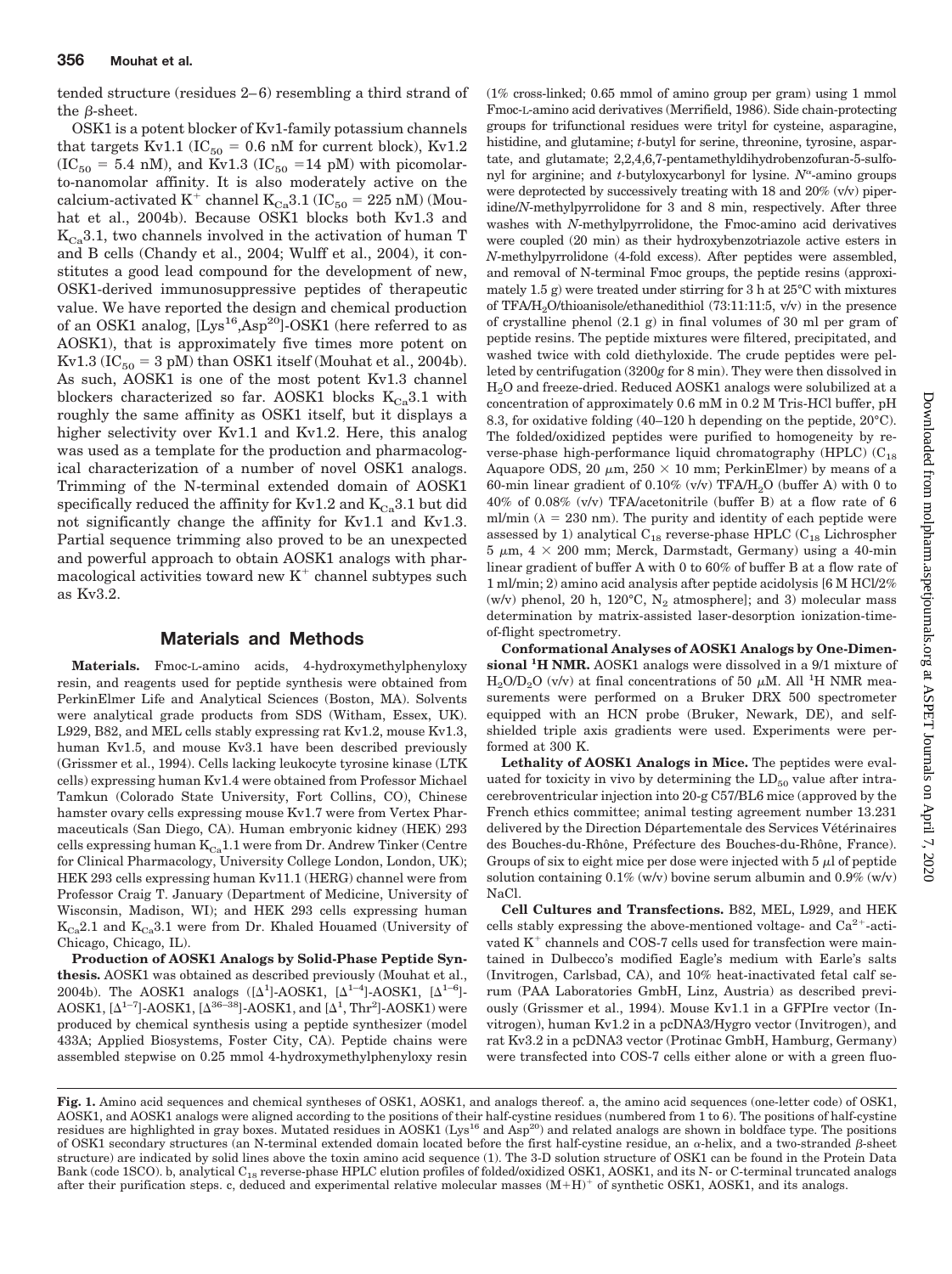rescent protein-expressing construct using FuGene6 Transfection Reagent (Roche Diagnostics, Mannheim, Germany) according to the recommended protocol. Currents were recorded 1 to 3 days later in green fluorescent protein-positive cells.

**Electrophysiology.** Electrophysiological experiments were carried out at 22 to 24°C using the patch-clamp whole-cell recording mode (Hamill et al., 1981; Rauer and Grissmer, 1996). Cells were bathed with mammalian Ringer's solution: 160 mM NaCl, 4.5 mM KCl,  $2 \text{ mM } \text{CaCl}_2$ ,  $1 \text{ mM } \text{MgCl}_2$ , and  $10 \text{ mM } \text{HEPES}$ ,  $pH 7.4 \text{ with }$ NaOH, with an osmolarity of 290 to 320 mOsM. When AOSK1 analogs were applied, 0.1% bovine serum albumin was added to the Ringer's solution. A syringe-driven perfusion device was used to exchange the external recording bath solution. Two internal pipette solutions were used: one for measuring voltage-gated  $K^+$  currents that contained 155 mM KF,  $2 \text{ mM MgCl}_2$ ,  $10 \text{ mM HEPES}$ , and  $10 \text{ m}$ mM EGTA, pH 7.2 with KOH, with an osmolarity of 290 to 320 mOsM; the other was for measuring  $Ca^{2+}$ -activated  $K^+$  currents that contained 135 mM potassium aspartate,  $8.7 \text{ mM } \text{CaCl}_2$ ,  $2 \text{ mM } \text{MgCl}_2$ , 10 mM EGTA, and 10 mM HEPES, pH 7.2 with KOH, with an osmolarity of 290 to 320 mOsM. A free  $[Ca^{2+}]$ , value of 1  $\mu$ M was calculated. All currents through voltage-gated  $K^+$  channels were elicited by 200-ms depolarizing voltage steps from  $-80$  to  $+40$  mV. Potassium currents through  $K_{Ca}1.1, K_{Ca}2.1$ , and  $K_{Ca}3.1$  were elicited by 1  $\mu$ M internal [Ca<sup>2+</sup>]<sub>i</sub> and 200-ms voltage ramps from -120 to 40 mV. Electrodes were pulled from glass capillaries (Science Products, GmbH, Hofheim, Germany) and fire-polished to resistances of  $2.5$  to 5 M $\Omega$ . Membrane currents were measured with an EPC-9 or EPC-10 patch-clamp amplifier (HEKA Elektronik, Lambrecht/Pfalz, Germany) interfaced to a computer running acquisition and analysis software (Pulse and PulseFit). When voltage-gated  $K^+$  currents were measured, the capacitive and leak currents were subtracted using a P/10 procedure. Series resistance compensation  $(>80\%)$  was used for currents greater than 2 nA. The holding potential was  $-80$  mV in all experiments. Data analyses were performed with IgorPro (WaveMetrics, Lake Oswego, OR), and  $IC_{50}$  values were deduced by fitting a modified Hill equation to the data  $(I_{\text{toxin}}/I_{\text{control}} = 1/[1 + ([\text{AOSK1}$ analog]/IC<sub>50</sub>)], where *I* is the peak current (for voltage-gated  $K^+$ channels) or the slope of the ramp current (for  $Ca^{2+}$ -activated K<sup>+</sup> channels) to the normalized data points obtained with at least four different AOSK1 analog concentrations.

## **Results**

**Syntheses of AOSK1 Analogs.** A comparison of the amino acid sequences of OSK1, AOSK1, and its analogs is provided in Fig. 1a. AOSK1 is an OSK1 analog with two mutations in positions  $16$  (acidic Glu<sup>16</sup> replaced by basic lysine) and  $20$  (basic Lys<sup>20</sup> replaced by acidic aspartic acid). Although the net global charge of AOSK1 is the same as that of OSK1, the distribution of charged amino acid residues is different between the two compounds. A previous study dem-



Fig. 2. Structural analysis of AOSK1 peptides by <sup>1</sup>H NMR. One-dimensional <sup>1</sup>H NMR spectra of AOSK1 and its truncated analogs. The spectrum of OSK1 is shown for comparison. Only the representative amide proton regions are shown. The overall distribution of resonance frequencies suggests that all peptides have similar global folds.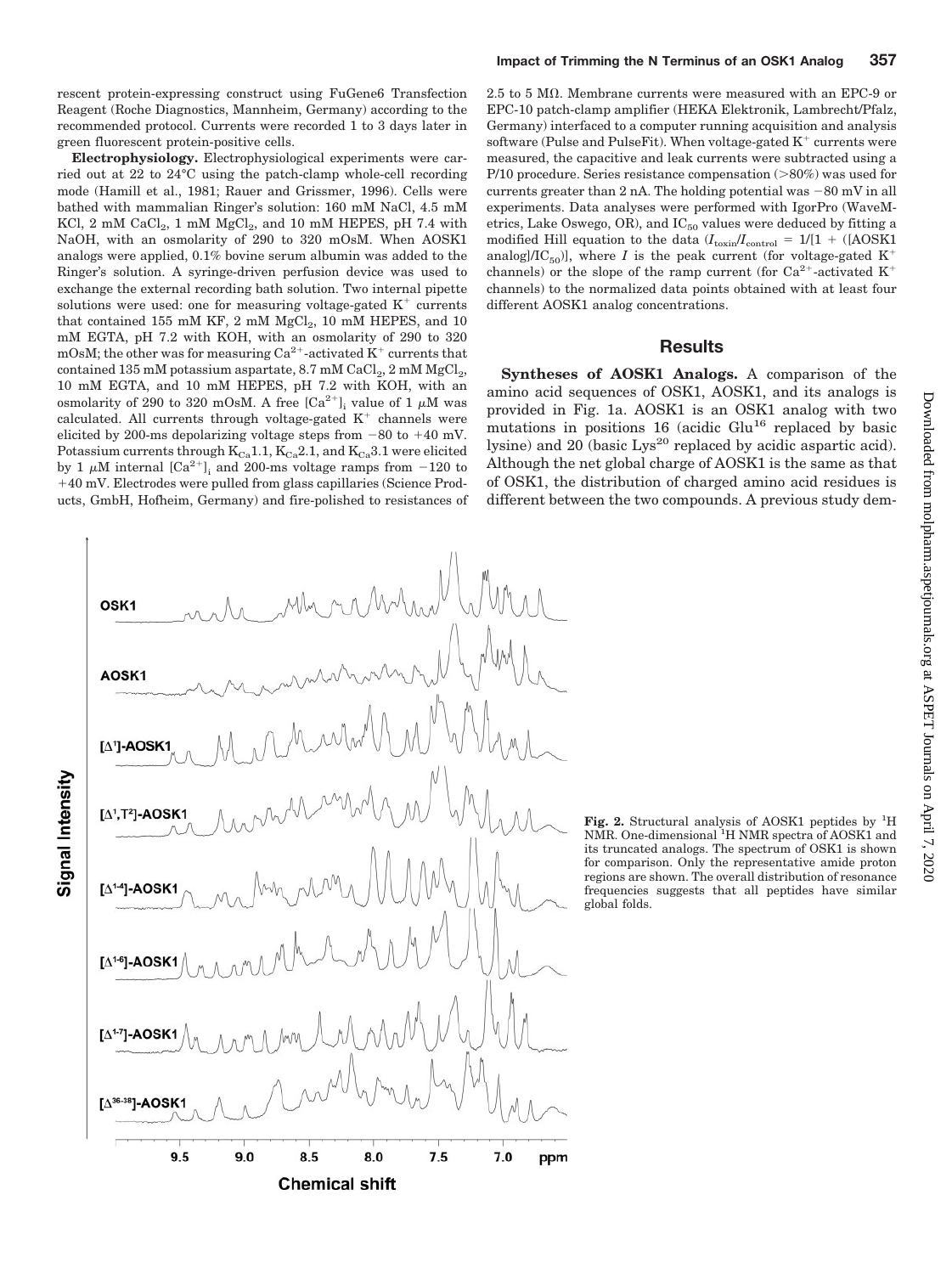onstrated that AOSK1 is a 5-fold more potent blocker of Kv1.3 than is OSK1 (Mouhat et al., 2004b). AOSK1 is also more selective for Kv1.3 than OSK1. We therefore used it as a template for the rationale design of new structural analogs in which we trimmed either the N or C terminus. In both cases, the number and relative positioning of all six halfcystine residues forming the three-disulfide bridges were preserved. The standard structural motif for the  $\alpha/\beta$  scaffold in most scorpion toxins can be described by  $X_n C X_n C X_n C X_n$ (G/A/S)XCX*n*CXC**X***<sup>n</sup>* (where X represents an unspecified amino acid residue and *n* a variable number of residues). Boldface  $X_n$  at N- and C-terminal extremities represent the residues that were selectively trimmed in the design of AOSK1 analogs. Using this approach, four N-terminal truncated AOSK1 analogs  $([\Delta^1]$ -AOSK1,  $[\Delta^{1-4}]$ -AOSK1,  $[\Delta^{1-6}]$ -AOSK1, and  $[\Delta^{1-7}]$ -AOSK1) were chemically produced that shortened the N-terminal extended domain but kept the first AOSK1 half-cystine residue intact. We further synthesized an analog in which we truncated the first N-terminal amino acid residue  $(Gly<sup>1</sup>)$  and mutated the second amino acid residue of AOSK1 from Val<sup>2</sup> to threonine  $([\Delta^1,\text{Thr}^2]-\text{AOSK1})$ . This point mutation was selected to produce an AOSK1 analog possessing an N-terminal domain (i.e., TIINVK) that is



**Fig. 3.** Lethal activities of AOSK1 and its analogs in vivo in mice.  $LD_{50}$ values are provided in micrograms of peptide per kilogram of mouse. The  $LD_{50}$  value of OSK1 is indicated for comparison.

# pion toxins that potently block Kv1.3 (Possani et al., 1999; Rodriguez de la Vega et al., 2003). In addition, a C-terminaltruncated AOSK1 analog  $([\Delta^{36-38}]$ -AOSK1) was synthesized to evaluate the importance of this domain. The latter truncates half of the second strand (amino acid sequence 32–38) of the  $\beta$ -sheet structure, and we therefore expected it to show a reduced potency because of the reported importance of the -sheet structure for Kv channel blockage (Regaya et al., 2004). All of the peptides were assembled by solid-phase synthesis using stepwise Fmoc/*t*-butyl chemistry, as described previously (Merrifield, 1986). After assembly, crude reduced peptides were obtained in yields ranging from 70 to 80%. The peptides were folded/oxidized under standard alkaline conditions and purified by preparative  $C_{18}$  reverse-phase HPLC. Homogeneity of the purified peptides was  $>99\%$ , as assessed by analytical HPLC (Fig. 1b). Mass spectrometry analyses of the peptides using the matrix-assisted laserdesorption ionization-time-of-flight technique gave experimental molecular masses similar to the deduced molecular masses (Fig. 1c), validating the identity of the desired products. All peptides were also characterized and quantified by amino acid analyses after acidolysis. A complete Edman sequencing was performed for some of them to further validate the final products (data not shown). The yield of peptide synthesis ranged between 1 and 5%.

identical with those of margatoxin and noxiustoxin, two scor-

**Structural Analysis of AOSK1 and Truncated Analogs by <sup>1</sup> H NMR.** One-dimensional <sup>1</sup> H NMR was used to verify that the truncations did not generate unfolded species (Fig. 2). The well-dispersed signals of the amide regions suggest that the AOSK1 analogs are folded in compact conformations.

**Comparison of Lethal Activities between AOSK1 and Its Analogs in Mice.** The synthetic peptides were compared for their lethal activities by intracerebroventricular injection in mice (Fig. 3). All peptides were lethal in mice with characteristic symptoms of  $K^+$  channel-acting toxins, such as tremor, convulsions, and spasmic paralysis followed by death. The following order of in vivo lethality was observed (from the most to the least potent peptide):  $OSK1 > AOSK1 > [\Delta^1]-AOSK1 =$  $[\Delta^1, Thr^2]$ -AOSK1 >  $[\Delta^{1-4}]$ -AOSK1 >  $[\Delta^{1-6}]$ -AOSK1 >  $[\Delta^{1-7}]$ - $AOSK1 \gg [\Delta^{36-38}]$ - $AOSK1$ . The greatest difference in lethality between AOSK1 and  $[\Delta^{1-7}]$ -AOSK1, its N-terminal most truncated analog, is 6-fold. A good correlation seems to exist between the size of the N-terminal truncation of AOSK1 and the

#### TABLE 1

 $IC_{50}$  values of AOSK1 peptides on various  $K^+$  channel subtypes

For each peptide, the IC<sub>50</sub> value is provided in nanomolar concentration. Data for OSK1 are shown for comparison. No effects of the peptides were observed for Kv1.4, Kv1.5, Kv1.6, Kv1.7, Kv3.1, Kv11.1, K<sub>Ca</sub>1.1, and K<sub>Ca</sub>2.1 at micromolar concentrations. Specificity factors (the ratios between IC<sub>50</sub> values for two channels) are shown for the sake of comparison.

|                      | OSK1              | AOSK1             | $\lceil \Delta^1 \rceil$ -AOSK1 | $\lceil \Delta^1,\text{Thr}^2 \rceil$ -AOSK1 | $\lceil \Delta^{1-4} \rceil$ -AOSK1 | $\lceil \Delta^{1-6} \rceil$ -AOSK1 | $\lceil \Delta^{1-7} \rceil$ -AOSK1 | $\lceil \Delta^{36-38} \rceil$ -AOSK1 |
|----------------------|-------------------|-------------------|---------------------------------|----------------------------------------------|-------------------------------------|-------------------------------------|-------------------------------------|---------------------------------------|
| $LD_{50} (\mu g/kg)$ | $\overline{2}$    | 2.5               | 3                               | 3                                            | 5                                   | 6.5                                 | 15                                  | 40                                    |
| $IC_{50}$ (nM)       |                   |                   |                                 |                                              |                                     |                                     |                                     |                                       |
| Kv1.1                | $0.60 \pm 0.04$   | $0.40 \pm 0.01$   | $0.19 \pm 0.01$                 | $0.36 \pm 0.04$                              | $2.67 \pm 0.50$                     | $2.18 \pm 0.30$                     | $7.90 \pm 1.20$                     | $365 \pm 65$                          |
| Kv1.2                | $5.40 \pm 1.89$   | $2.96 \pm 0.01$   | $30 \pm 7$                      | $100 \pm 5$                                  | $245 \pm 77$                        | $634 \pm 5$                         | N.E.                                | N.E.                                  |
| Kv1.3                | $0.014 \pm 0.001$ | $0.003 \pm 0.001$ | $0.025 \pm 0.002$               | $0.021 \pm 0.004$                            | $0.038 \pm 0.001$                   | $0.045 \pm 0.002$                   | $0.114 \pm 0.005$                   | $1.85 \pm 0.70$                       |
| Kv3.2                | N.E.              | $1000 \pm 100$    | $95 \pm 10$                     | $65 \pm 10$                                  | N.E.                                | N.E.                                | N.E.                                | N.E.                                  |
| $K_{Ca}3.1$          | $225 \pm 10$      | $228 \pm 92$      | $425 \pm 25$                    | N.E.                                         | N.E.                                | N.E.                                | N.E.                                | N.E.                                  |
| Specificity factor   |                   |                   |                                 |                                              |                                     |                                     |                                     |                                       |
| $Kv1.3$ vs. $Kv1.1$  | 43                | 133               | 8                               | 17                                           | 70                                  | 48                                  | 69                                  | 197                                   |
| $Kv1.3$ vs. $Kv1.2$  | 386               | 987               | 1200                            | 4762                                         | 6447                                | 14089                               | N.D.                                | N.D.                                  |
| $Kv1.1$ vs. $Kv1.2$  | 9                 | $\overline{7}$    | 158                             | 2778                                         | 92                                  | 291                                 | N.D.                                | N.D.                                  |

N.E., no effects; N.D., not determined.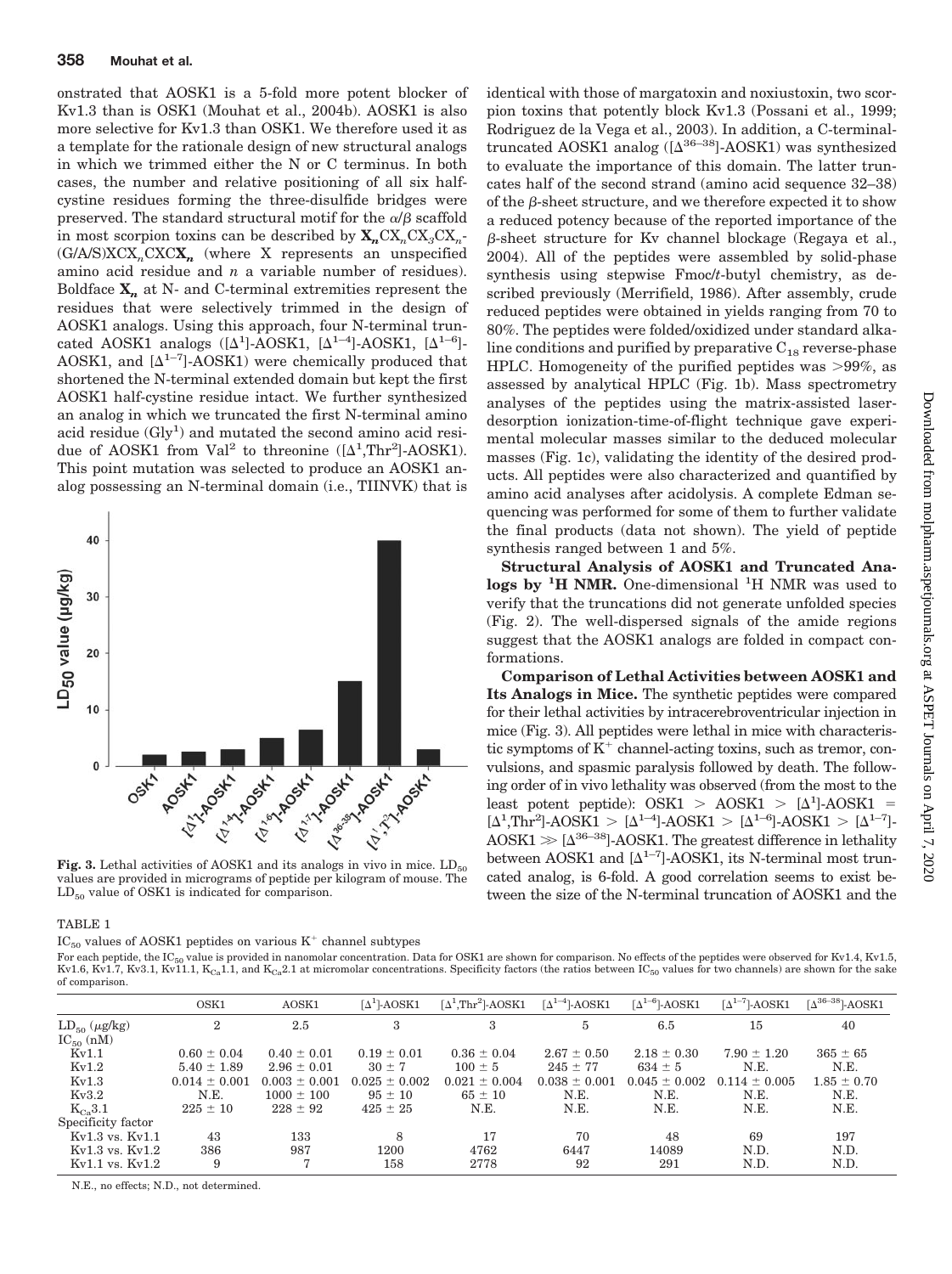

Fig. 4. Block of K<sup>+</sup> channel subtypes by AOSK1, N-terminaltruncated  $[\Delta^{1-7}]$ -AOSK1, and C $terminal$ -truncated  $\sqrt{|\Delta^{36-38}|}$ AOSK1. a, representative current traces in the absence (control) and presence (from left to right) of AOSK1,  $[\Delta^{1-7}]$ -AOSK1 or  $[\Delta^{36-38}]$ -AOSK1. The concentration of applied peptide is provided on the figure. From top to bottom: representative Kv1.1, Kv1.2, Kv1.3, and  $K_{Ca}$ 3.1 potassium currents. b, average normalized current inhibition by various concentrations of<br>AOSK1 (○),  $[\Delta^{1-7}]$ -AOSK1 (■), or  $[\Delta^{36-38}]$ -AOSK1 ( $\blacklozenge$ ) for each channel type (Kv1.1, Kv1.2, Kv1.3, and  $K_{Ca}3.1$  channels, as indicated). Each data point represents the mean value S.D. of four experiments.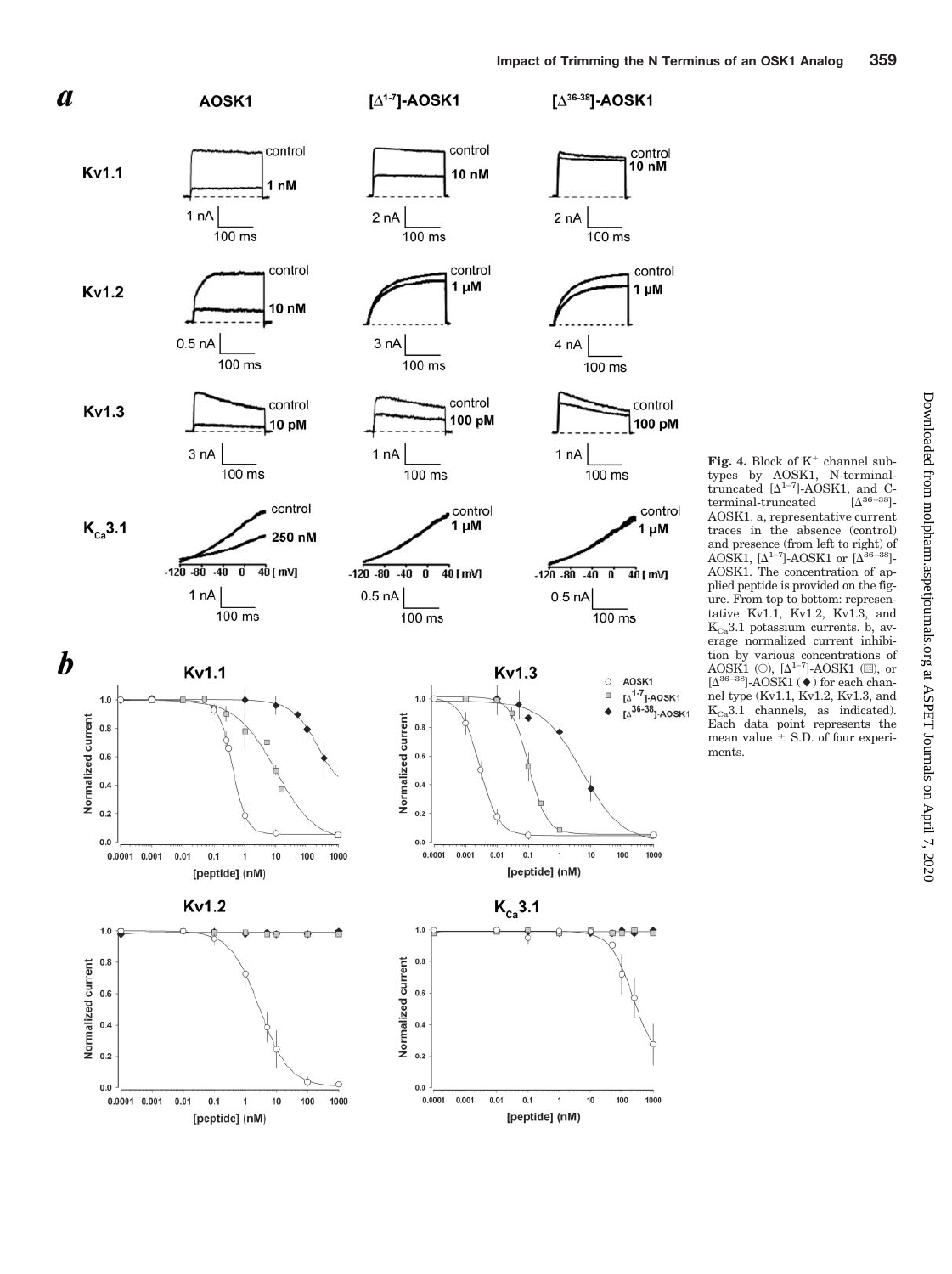resulting lethality of the AOSK1 peptides. This progressive decrease in lethality is believed to be associated with a decline in pharmacological potency toward vital  $K^+$ -channel subtype(s). In contrast, removal of the last three C-terminal AOSK1 residues (Thr<sup>36</sup>, Pro<sup>37</sup>, and Lys<sup>38</sup>) dramatically reduced toxicity and increased the  $LD_{50}$  value 16-fold compared with AOSK1. Accordingly, a previous structural characterization of OSK1 (Jaravine et al., 1997) revealed that  $Thr^{36}$  side chain and Lys<sup>38</sup> main chain mobility are important for the docking of OSK1 to  $K^+$  channels.

**Pharmacological Activity of AOSK1 Peptides on a Large Set of K-Channel Subtypes.** The pharmacological profile of AOSK1 analogs was examined on 10 voltage-gated and 3  $Ca^{2+}$ -activated K<sup>+</sup>-channel subtypes. None of the newly synthesized peptides (OSK1, AOSK1, and its analogs) showed any activity on either the voltage-gated channels Kv1.4, Kv1.5, Kv1.6, Kv1.7, Kv3.1, and Kv11.1 or the  $Ca^{2+}$ activated  $K^+$  channels  $K_{Ca}1.1$  and  $K_{Ca}2.1$  at micromolar concentrations. In contrast, the peptides inhibited the Kv-1 family channels Kv1.1, Kv1.2, Kv1.3, the Kv3-family channel Kv3.2 and the intermediate-conductance Ca<sup>2+</sup>-activated K<sup>+</sup> channel  $K_{Ca}3.1$  with varying potencies (Table 1). As illustrated in Table 1 and Fig. 4,  $[\Delta^{36-38}]$ -AOSK1 was the least effective of all analogs in blocking  $K^+$ -channel currents. This result agrees well with the observation that  $[\Delta^{36-38}]$ -AOSK1 also shows the lowest activity when injected intracerebroventricular into mice (Fig. 3). However,  $[\Delta^{36-38}]$ -AOSK1 low activity in vitro and in vivo was not unexpected because the integrity of the  $\beta$ -sheet structure has been reported to be crucial for the recognition of voltage-gated Kv and  $Ca^{2+}$ activated  $K_{Cs}$ 3.1 potassium channels by scorpion toxins (Castle et al., 2003; Rodriguez de la Vega et al., 2003; Jouirou et al., 2004; Regaya et al., 2004). In contrast, the most severe truncation of the N-terminal extended region of AOSK1 (i.e.,  $[\Delta^{1-7}]$ -AOSK1) produced differential effects depending on the subtype of  $K^+$  channel (Fig. 4). AOSK1 activities on Kv1.1 and Kv1.3 currents were affected very little by the truncation of the last N-terminal seven residues in  $[\Delta^{1-7}]$ -AOSK1 as shown in the dose-response curves in Fig. 4b.  $[\Delta^{36-38}]$ -AOSK1 is shown for comparison. Whereas  $[\Delta^{1-7}]$ -AOSK1's potency in blocking Kv1.1 ( $IC_{50} = 7.9$  nM) and Kv1.3 ( $IC_{50} = 114$  pM) decreased only 20- to 38-fold, it was completely inactive on Kv1.2 currents at 1  $\mu$ M (Fig. 4), translating into a more than 338-fold loss in activity. Because the truncation of entire N-terminal extended domain of AOSK1 in  $[\Delta^{1-7}]$ -AOSK1 showed such a differential effect on the affinity to Kv1.1, Kv1.2, and Kv1.3, we next examined whether milder truncations of this N-terminal domain could preserve the drastic reduction of activity on Kv1.2 while generating analogs with better affinities for Kv1.1 and Kv1.3. Figure 5 shows the effects of a progressive trimming of the N-terminal domain on the  $IC_{50}$  values of the resulting AOSK1 analogs. The data demonstrate that N-terminal domain trimming reduces the potency of the compounds to block Kv1.2 much more than their potency to block Kv1.1 and Kv1.3. This observation indicates the greater importance of the N-terminal extended domain for Kv1.2 channel recognition by AOSK1. The  $[\Delta^1]$ -AOSK1 analog was of particular interest because it was 10 and 8-fold less potent on Kv1.2 and Kv1.3 but 2-fold more potent on Kv1.1 than AOSK1.

We further evaluated  $[\Delta^1,\text{Thr}^2]$ -AOSK1 because its N-terminal domain is identical with the Kv1.3-blocking scorpion



**Fig. 5.** Impact of N- and C-terminal truncations on blocking potencies of AOSK1 toward Kv1.1, Kv1.2, and Kv1.3 channels. AOSK1 versus its analogs: factors of increase in  $IC_{50}$  values for Kv1.1 (top), Kv1.2 (middle), and Kv1.3 channels (bottom). For each of these channel subtypes, the  $IC_{50}$  value of AOSK1 was normalized to 1 for the sake of comparison. The same scale was used for all three-channel types, illustrating the more drastic effects of truncations on Kv1.2 current blockage.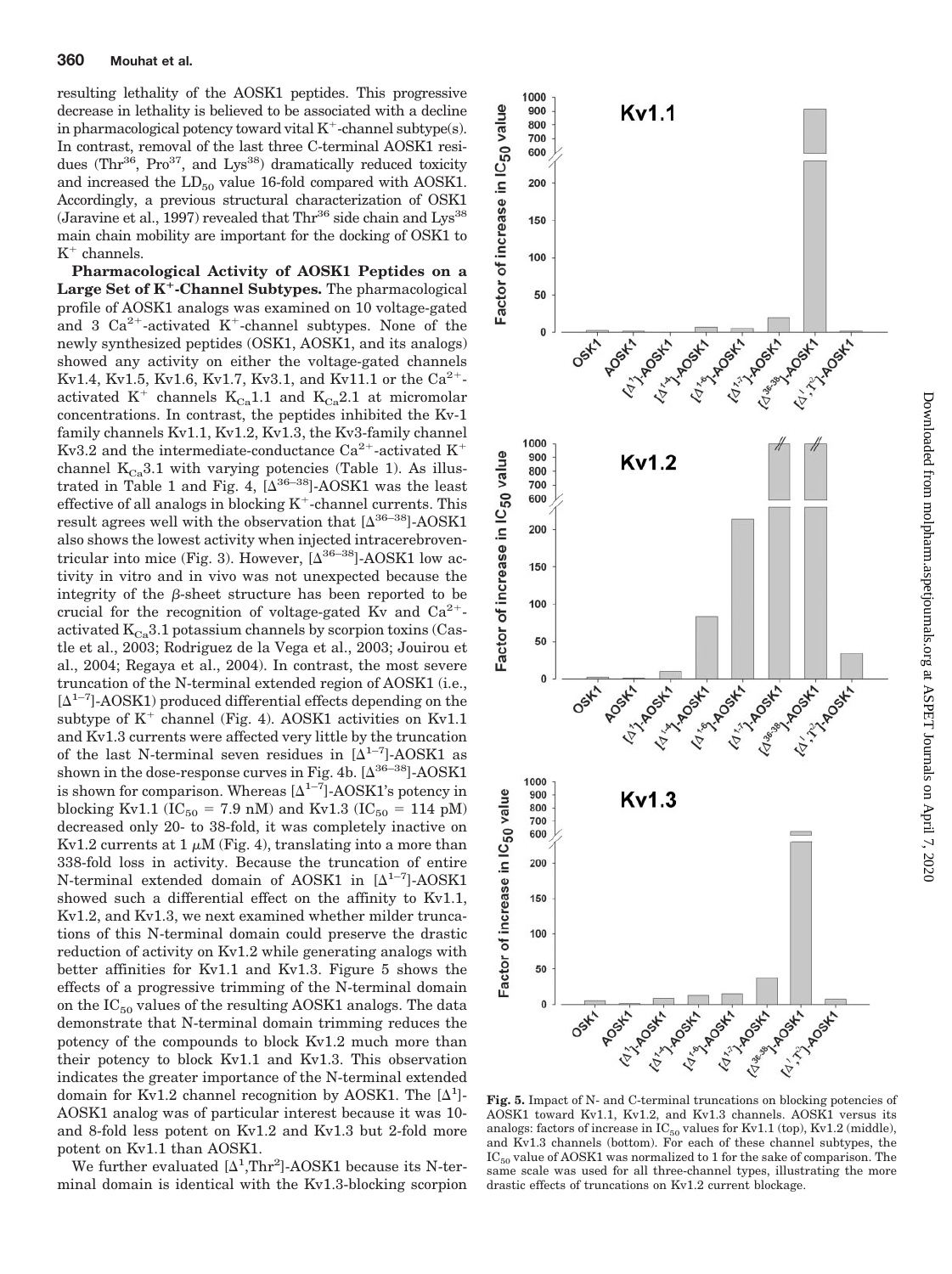toxins  $[\alpha$ -KTx2.1 (noxiustoxin) and  $\alpha$ -KTx2.2 (margatoxin)] (Tytgat et al., 1999; Rodriguez de la Vega et al., 2003).  $[\Delta^1, Thr^2]$ -AOSK1 was as potent as  $[\Delta^1]$ -AOSK1 on Kv1.3, but its affinity further decreased by more than 3-fold for Kv1.2 compared with  $[\Delta^1]$ -AOSK1 to finally give a 34-fold difference in affinity for this channel compared with AOSK1. As such,  $[\Delta^1, Thr^2]$ -AOSK1 has a better selectivity than  $[\Delta^1]$ -AOSK1 for Kv1.3. The N-terminal truncation strategy thus proves valuable for generating analogs with modified selectivity profiles and, possibly, with increased affinity toward specific channel subtype(s). Because AOSK1, but not OSK1, has a weak affinity for Kv3.2, we wondered whether any of the truncated AOSK1 analogs might be more potent Kv3.2 blockers than AOSK1. Figure 6 illustrates that two analogs,  $[\Delta^1]$ -AOSK1 and  $[\Delta^1, Thr^2]$ -AOSK1, are able to block Kv3.2 currents more potently than AOSK1. The increases in affinity were 11- and 15-fold for  $[\Delta^1]$ -AOSK1 and  $[\Delta^1, \text{Thr}^2]$ -AOSK1, respectively. Further truncations of AOSK1 had the opposite effect and resulted in a complete loss of activity on Kv3.2, which is in line with observations made for other voltagegated  $K^+$  channels (Fig. 4).

Comparison for each peptide between  $IC_{50}$  values on individual channels and  $LD_{50}$  values indicates an interesting trend worth discussing. In brief, it seems that the two most important channels for lethality in mouse brain are Kv1.1 and Kv1.2, as noticed previously (Mouhat et al., 2004b). It also seems that pharmacological activity on Kv3.2 is not essential for lethal potency. A tendency for a greater implication of Kv1.1 over Kv1.2 in the peptide-induced lethal effects is also evidenced. However, it should be noted that lethality probably involves other uncharacterized channels making such comparisons difficult.

## **Discussion**

The scorpion toxin OSK1 serves as a good lead for the design of new Kv1.3 channel blockers because of its potent action on this channel type, with an  $IC_{50}$  value of 14 pM. OSK1's ability to also block other voltage-gated  $K^+$  channels such as Kv1.1 and Kv1.2 (in the low nanomolar concentration range) and one Ca<sup>2+</sup>-activated K<sup>+</sup> channel (K<sub>Ca</sub>3.1) with moderate activity (at high nanomolar concentration) means that the toxin displays an unusual wide range of channel targets. AOSK1 is an even more interesting lead for further

derivatization because it is one of the most potent Kv1.3 channel blockers described so far (Middleton et al., 2003; Mouhat et al., 2004b). Compared with other published compounds acting on Kv1.3, AOSK1 displays specificity factors of 133 (over Kv1.1; Table 1) and 987 (over Kv1.2), which thus seems to be similar to ShK-Dap<sup>22</sup> (Kalman et al., 1998) but better than ShK-F6CA (Beeton et al., 2003) or ShK(L5) (Beeton et al., 2005). In addition, AOSK1 displays an even larger pharmacological profile through its additional action on Kv3.2. Therefore, AOSK1 is, to our knowledge, the second Kv3.2 channel blocker reported hitherto, after the sea anemone toxin ShK acting in the low nanomolar concentration range (Yan et al., 2005). Here, a strategy of domain trimming was used for the first time to generate new pharmacological profiles.

Several conclusions can be drawn from the experimental data obtained with these AOSK1 analogs. First, trimming in the C-terminal region of AOSK1 is expected to alter its  $\beta$ -sheet structure (Jaravine et al., 1997) and thereby reduces activity on all tested target channels. Second, trimming of the N-terminal region seems to be a more attractive strategy because the changes in activity differed greatly from one channel subtype to the other. Indeed, Kv1.1 and Kv1.3 channels were far less susceptible to decreases in analog affinity than was Kv1.2. It is interesting that a limited trimming of the AOSK1 N terminus turned out to be an interesting route for producing analogs with increased activity toward Kv3.2. We surmise that limited truncation may facilitate the access to the binding site of the peptides in the outer vestibule of the channel. As such, this indicates that some toxins can be inactive for a given channel type because of accessibility problems and perhaps not because they do not recognize a binding site on the channel. In future experiments, it will be interesting to combine various experimental strategies to obtain still more powerful toxin-derived drugs acting on specific voltage-gated and  $Ca^{2+}$ -activated potassium channels. In particular, structural determination and docking simulations of truncated AOSK1 peptides on the various target  $K^+$ channels will be greatly helpful for this purpose. The challenge is to produce more selective AOSK1 analogs with high potencies on the Kv1.3 channel, with or without potent activity on  $K_{Cs}$ 3.1 channel. In the end, such structure-function studies on AOSK1 may be useful for the production of potent



Fig. 6. Increased blocking potencies of  $[\Delta^1]$ -AOSK1 and  $[\Delta^1, Thr^2]$ -AOSK1 on Kv3.2 channel. Representative current traces in the absence (control) and presence of OSK1, AOSK1,  $[\Delta^1]$ -AOSK1,  $[\Delta^1]$ Thr<sup>2</sup>]-AOSK1,  $[\Delta^{1-7}]$ -AOSK1, or  $[\Delta^{36-38}]$ -AOSK1. The concentration of applied peptide is provided for each. Note that OSK1 is inactive on Kv3.2 at micromolar concentration, contrary to AOSK1, and  $[\Delta^1]$ -AOSK1 and  $[\Delta^1,\text{Thr}^2]$ -AOSK1 are more potent than AOSK1 on Kv3.2 channel.